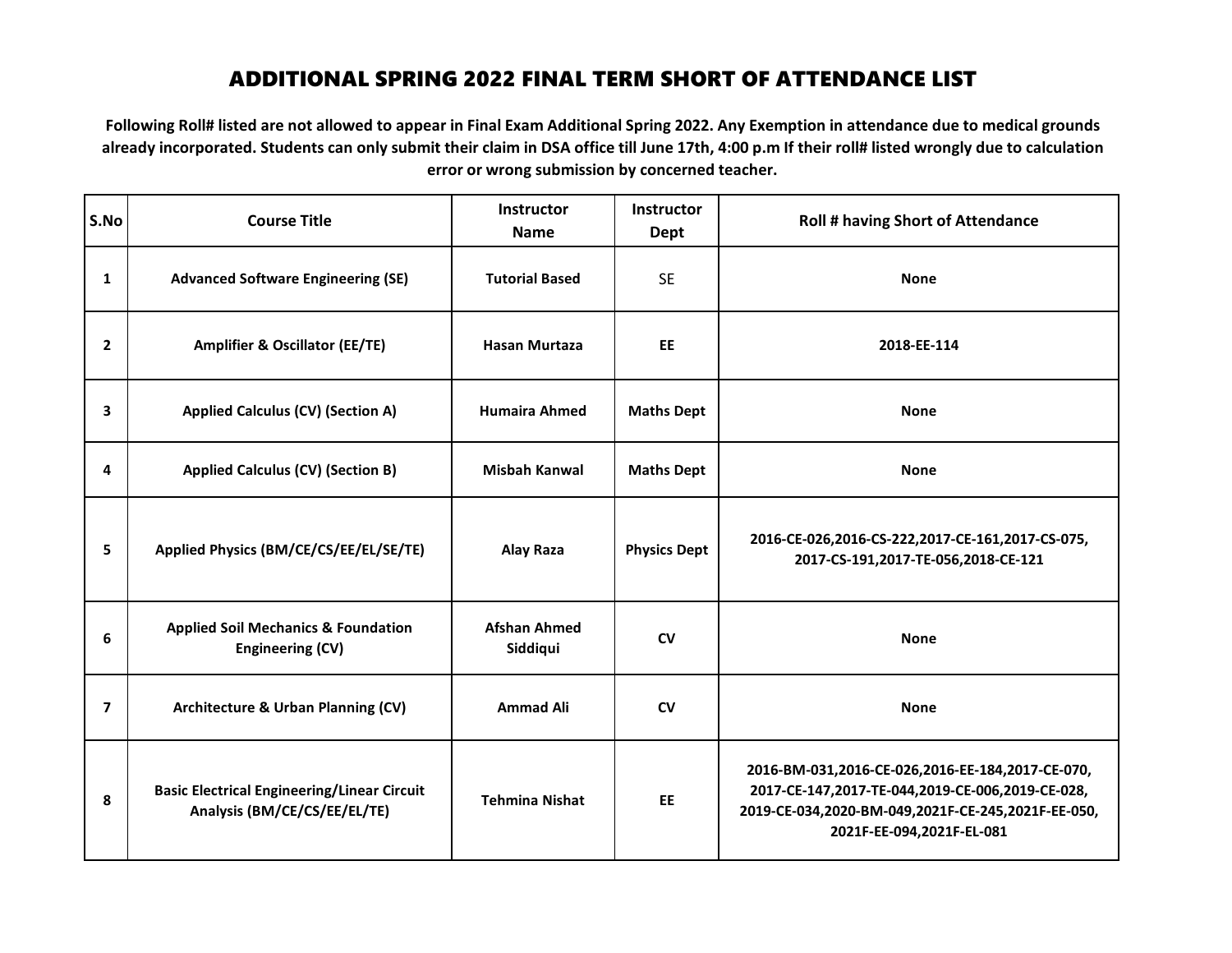| S.No | <b>Course Title</b>                                                                                                         | <b>Instructor</b><br><b>Name</b> | <b>Instructor</b><br>Dept | <b>Roll # having Short of Attendance</b>                                                                                                                                                                                                                                                                                                                        |
|------|-----------------------------------------------------------------------------------------------------------------------------|----------------------------------|---------------------------|-----------------------------------------------------------------------------------------------------------------------------------------------------------------------------------------------------------------------------------------------------------------------------------------------------------------------------------------------------------------|
| 9    | <b>Basic Electronics &amp; Electrical</b><br><b>Engineering/Basic Electro Mechanical</b><br><b>Engineering (CV/EL)</b>      | Samina Muqeem                    | <b>CE</b>                 | 2016-CV-100,2017-CV-028,2019-EL-059,2019-EL-067                                                                                                                                                                                                                                                                                                                 |
| 10   | <b>Basic Electronics / Basic Elec.for Comp Engg</b><br>(BM/CE/CS/EE/IT/SE)                                                  | <b>Muhammad</b><br><b>Sharif</b> | <b>EE</b>                 | 2016-CS-009,2016-CS-091,2016-EE-184,2017-CS-142,<br>2017-CS-143,2017-CS-189,2017-IT-036,2017-SE-130,<br>2017-SE-149,2018-CE-012,2018-CE-044,2018-CE-101,<br>2018-CE-121,2018-CS-065,2018-CS-067,2018-CS-074,<br>2018-EE-008,2018-EE-114,2018-EE-116,2018-EE-121,<br>2018-SE-128,2018-SE-286,2019-CS-234,2019-CS-238,<br>2020F-BM-013,2020F-BM-038,2020F-EE-009, |
| 11   | <b>Bio Fluid Mechanics (BM)</b>                                                                                             | <b>Mahvish Sultan</b>            | <b>BM</b>                 | <b>None</b>                                                                                                                                                                                                                                                                                                                                                     |
| 12   | <b>Biomedical Control System (BM)</b>                                                                                       | <b>Sunila Afroze</b>             | <b>BM</b>                 | <b>None</b>                                                                                                                                                                                                                                                                                                                                                     |
| 13   | <b>Biomedical Electronics (BM)</b>                                                                                          | Summaiya Khan                    | ВM                        | 2017-BM-001,2017-BM-002,2017-BM-011,2017-BM-014,<br>2018-BM-014,2018-BM-070,2020-BM-001,2020-BM-043                                                                                                                                                                                                                                                             |
| 14   | <b>Calculus &amp; Analytical Geometry/ Mathematics</b><br>(Calculus & Analytical Geometry)<br>(BM/BMS/BI/CE/CS/EE/EL/SE/TE) | <b>Kashif Basharat</b>           | <b>Maths Dept</b>         | 2021F-BM-055                                                                                                                                                                                                                                                                                                                                                    |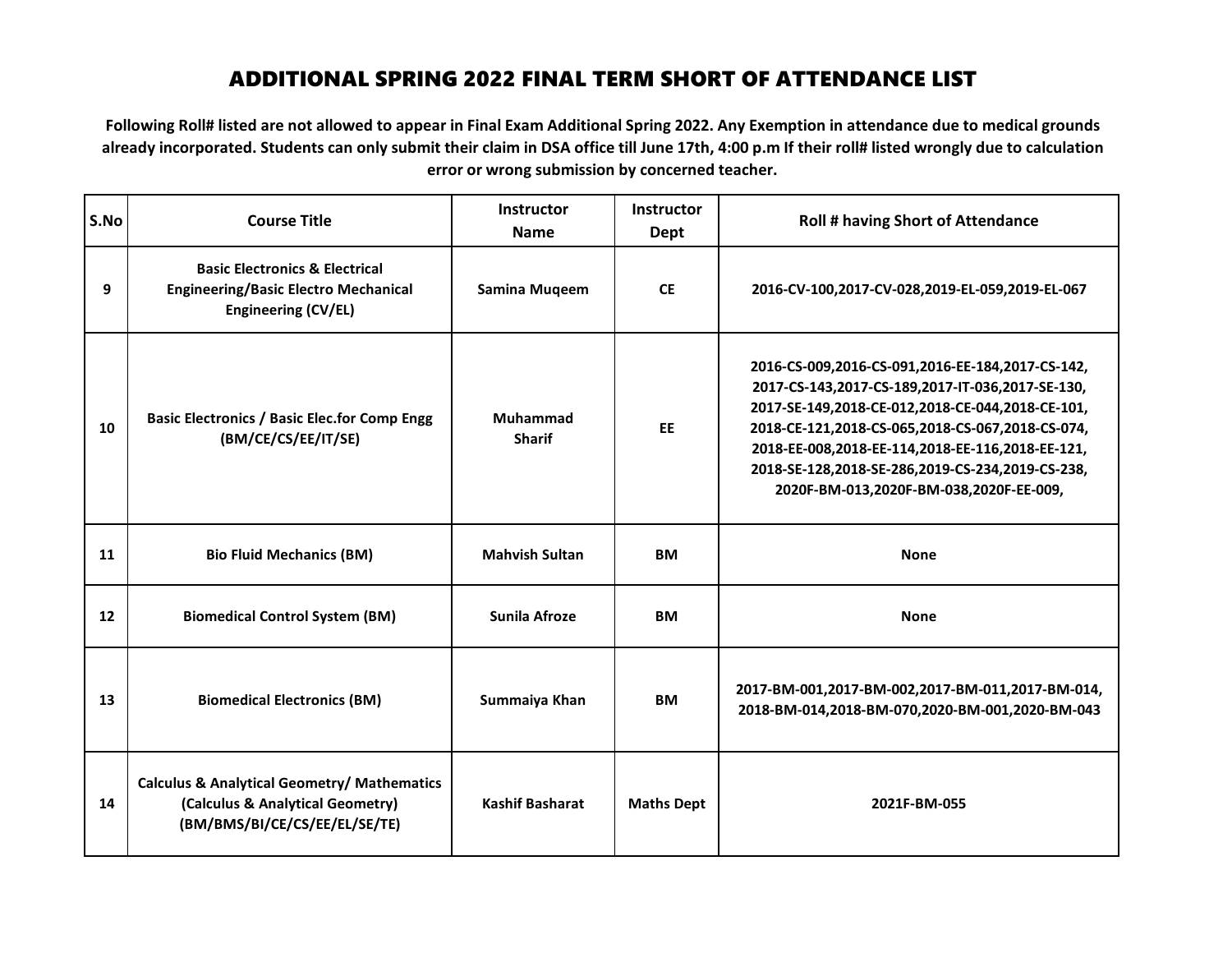| S.No | <b>Course Title</b>                                                                                                                                                                                                            | <b>Instructor</b><br><b>Name</b> | <b>Instructor</b><br>Dept | <b>Roll # having Short of Attendance</b>                                                                                                                  |
|------|--------------------------------------------------------------------------------------------------------------------------------------------------------------------------------------------------------------------------------|----------------------------------|---------------------------|-----------------------------------------------------------------------------------------------------------------------------------------------------------|
| 15   | <b>Civil Engineering Drawing (CV)</b>                                                                                                                                                                                          | <b>Muhammad Hadi</b>             | $\mathsf{cv}$             | <b>None</b>                                                                                                                                               |
| 16   | <b>Communication Skills</b><br>(BM/CE/CS/CV/EE/EL/IT/SE/TE)                                                                                                                                                                    | <b>Saqib Mubin</b>               | <b>English Dept</b>       | 2018-BM-045                                                                                                                                               |
| 17   | <b>Complex Variables &amp; Integral Transforms</b><br>(BM/EE/EL) (Section B)                                                                                                                                                   | Etezaz Ibrahim                   | <b>Maths Dept</b>         | 2016-EE-145,2017-EE-040,2017-EE-176,2017-EL-037,<br>2017-EL-071,2018-EE-040,2020-BM-001,2020F-EL-031,<br>2020F-053,2020F-EL-069,2020F-EL-072,2020F-EL-079 |
| 18   | <b>Complex Variables &amp; Integral Transforms</b><br>(CE/TE) (Section A)                                                                                                                                                      | Fouzia Iqbal                     | <b>Maths Dept</b>         | 2017-TE-044,2017-TE-056,2017-TE-062,2018-CE-101,<br>2018-CE-121,2020-CE-062,2020-CE-101,2020-CE-145,<br>2020F-CE-101,2020F-CE-113,2020F-CE-156            |
| 19   | <b>Computer Application Engineering Design</b>                                                                                                                                                                                 | Shahrukh                         | EE                        | <b>None</b>                                                                                                                                               |
| 20   | <b>Computer Architecture &amp; Assembly Language</b><br>/ Computer Architecture & Organization /<br><b>Computer Organization &amp; Architecture /</b><br><b>Computer Organization &amp; Assembly Language</b><br>(CE/CS/IT/SE) | <b>Shakir Karim Buksh</b>        | <b>CS</b>                 | <b>None</b>                                                                                                                                               |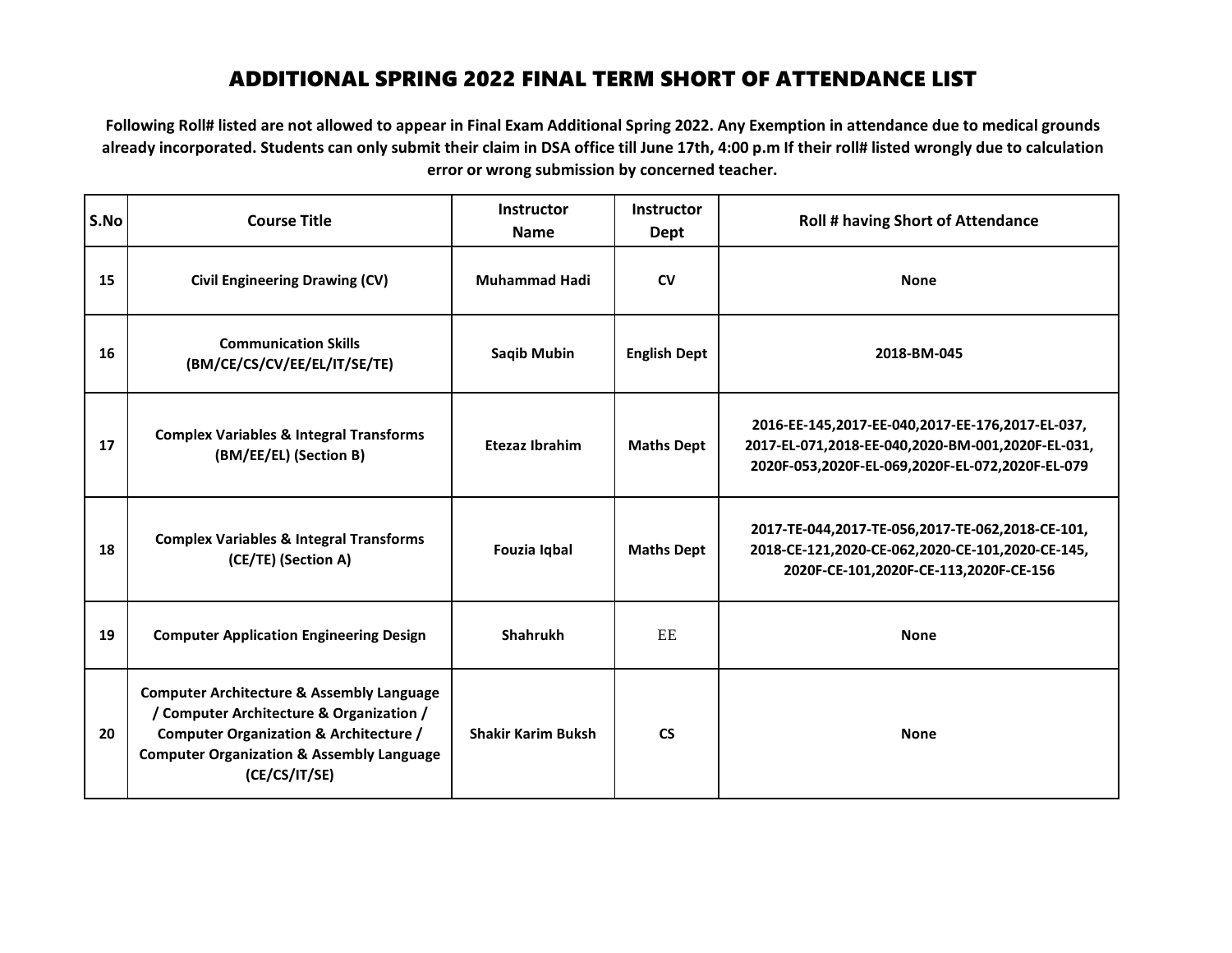| S.No | <b>Course Title</b>                                                                                                                                                      | <b>Instructor</b><br><b>Name</b> | <b>Instructor</b><br>Dept | <b>Roll # having Short of Attendance</b>                                                                                                                                                                                    |
|------|--------------------------------------------------------------------------------------------------------------------------------------------------------------------------|----------------------------------|---------------------------|-----------------------------------------------------------------------------------------------------------------------------------------------------------------------------------------------------------------------------|
| 21   | <b>Computer Communciation and Networks /</b><br><b>Data Communication &amp; Networks</b><br>(CE/CS/EE/EL/IT/SE/TE)                                                       | <b>Fahad Farooq</b>              | EE                        | 2015-CE-244,2017-EE-185,2018-EL-039,2018-TE-026,<br>2019-EE-104                                                                                                                                                             |
| 22   | <b>Computer Fundamental and Programming</b><br>(CE/CV/EE/EL)                                                                                                             | <b>Asim Hasan</b>                | <b>CE</b>                 | 2016-CV-004,2016-CV-144,2016-CV-176,2016-EE-145,<br>2017-CV-057,2017-CV-065,2017-CV-072,2017-CV-082,<br>2017-CV-205,2017-EE-004,2017-EE-046,2017-EE-141,<br>2017-EL-037,2018-CE-102,2018-CV-048,2018-CV-080,<br>2018-EE-069 |
| 23   | <b>Computer Graphics / Computer Graphics &amp;</b><br>Multimedia / Computer Graphics & Multimedia<br>Systems / Computer Graphics, Animation and<br>Multimedia (CE/CS/IT) | Samia Mansoor                    | <b>CS</b>                 | <b>None</b>                                                                                                                                                                                                                 |
| 24   | <b>Computer Programming &amp; Problem Solving</b><br>(CE/CS)                                                                                                             | <b>Sallar Khan</b>               | <b>CS</b>                 | <b>PENDING</b>                                                                                                                                                                                                              |
| 25   | Cryptography & Network Security (CE/CS/IT)                                                                                                                               | <b>Qurrat ul Ain</b>             | <b>CE</b>                 | 2016-CE-054,2016-CE-197,2016-CS-106                                                                                                                                                                                         |
| 26   | <b>Data Communication (CE)</b>                                                                                                                                           | <b>Asma Shakeel</b>              | <b>CE</b>                 | <b>None</b>                                                                                                                                                                                                                 |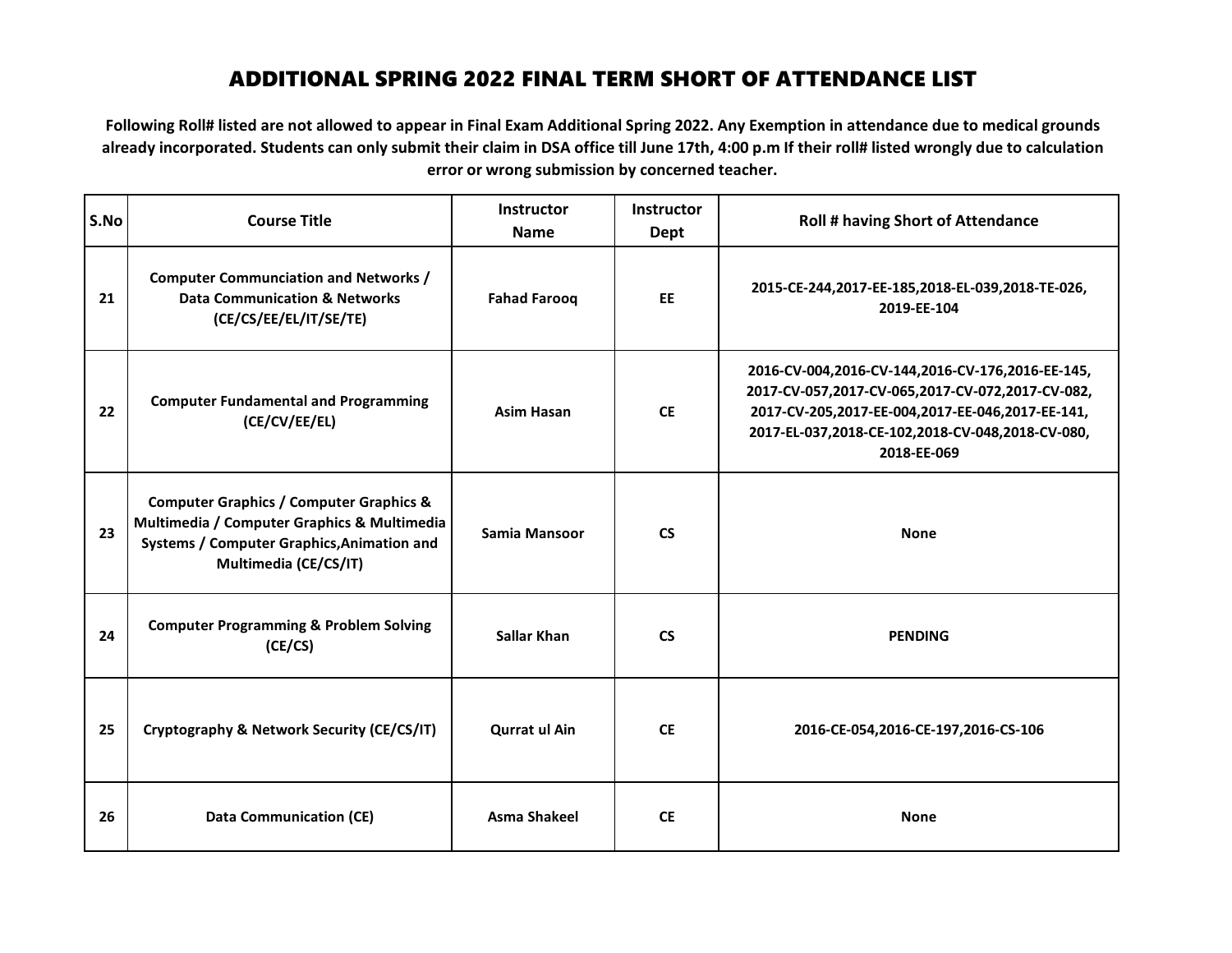| S.No | <b>Course Title</b>                                                                                                                                                                                         | <b>Instructor</b><br><b>Name</b> | <b>Instructor</b><br>Dept | <b>Roll # having Short of Attendance</b>                                                                                                                                             |
|------|-------------------------------------------------------------------------------------------------------------------------------------------------------------------------------------------------------------|----------------------------------|---------------------------|--------------------------------------------------------------------------------------------------------------------------------------------------------------------------------------|
| 27   | Data Structure & Algorithm (CE/CS/IT/SE)                                                                                                                                                                    | Dr. Umm-e-Laila/ Sidra<br>Fatima | <b>CE</b>                 | 2016-CE-081,2016-CS-086,2017-CS-219,2017-IT-044,<br>2017-IT-053,2018-CS-133,2019-CE-014,2019-CE-021,<br>2020-CE-128,2020-CS-150,2020F-CS-160,2020F-SE-185,<br>2020F-SE-326           |
| 28   | Data Ware House & Data Mining (CS/IT/SE)                                                                                                                                                                    | Danish Jamil                     | <b>SE</b>                 | 2016-CS-106,2016-SE-205,206-SE-206,2017-IT-036,<br>2018-CS-097                                                                                                                       |
| 29   | Database system / Database Management<br><b>Systems/Introduction to Database Systems</b><br>(CE/CS/IT/SE)                                                                                                   | Sajjad Imam                      | <b>SE</b>                 | <b>None</b>                                                                                                                                                                          |
| 30   | Differential Equations (CS/CV/EE/EL/TE)                                                                                                                                                                     | Nomanuddin                       | <b>Maths Dept</b>         | 2016-EE-150,2017-CV-082,2017-CV-098,2017-CV-208,<br>2017-EE-141,2017-EE-142,2017-TE-023,2018-EE-008,<br>2018-EE-060,2018-EE-069,2018-EL-014,2018-TE-040,<br>2019-CV-036,2020F-CS-124 |
| 31   | Digital Logic & Design / Digital Logic Circuits &<br>Design/DLD<br>/Digital Logic Design / Digital Logic Design &<br>Internet of Thing (IOT) / Logic Design &<br>Switching Theory (BM/CE/CS/EE/EL/IT/SE/TE) | Dr. Umm-e-Laila/ S.M<br>Taqi     | CE/EE                     | <b>None</b>                                                                                                                                                                          |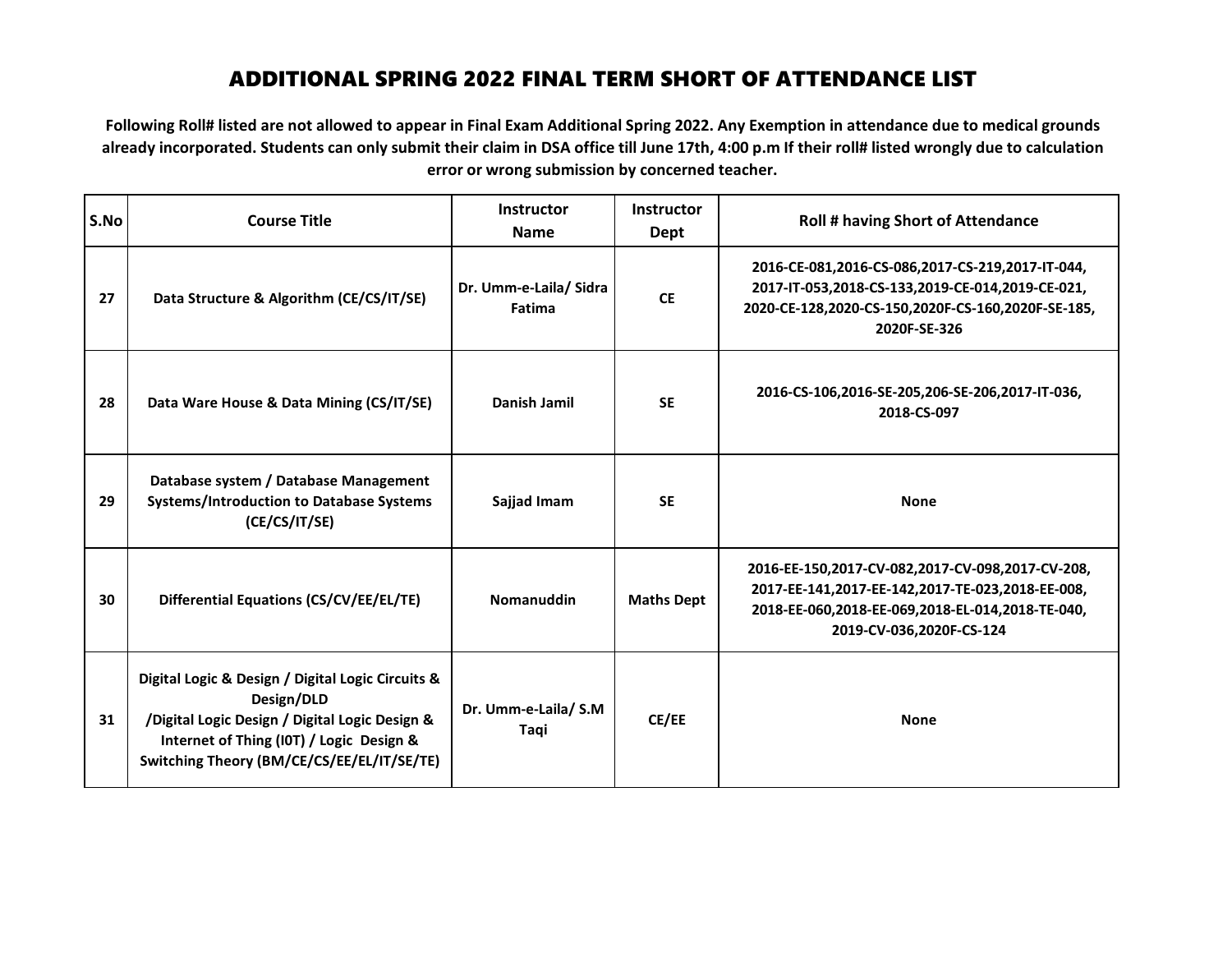| S.No | <b>Course Title</b>                                                                                                               | Instructor<br><b>Name</b>                         | Instructor<br>Dept  | <b>Roll # having Short of Attendance</b> |
|------|-----------------------------------------------------------------------------------------------------------------------------------|---------------------------------------------------|---------------------|------------------------------------------|
| 32   | <b>Digital System Design (CE)</b>                                                                                                 | Ms. Saba Ahsan<br>(Tutorial Based)                | <b>CE</b>           | <b>None</b>                              |
| 33   | <b>Discrete Mathematics (CE/CS/SE)</b>                                                                                            | <b>Ovais Siraj</b><br>Siddiqui                    | <b>Maths Dept</b>   | <b>None</b>                              |
| 34   | <b>Engineering Economics and Management /</b><br><b>Economics for Civil Engineers / Engineering</b><br>Economics (CE/CS/CV/EL/TE) | Shaji ul Hasan/ Mr.<br><b>Muzammil Ahmed Khan</b> | EE                  | <b>None</b>                              |
| 35   | <b>Engineering Geology &amp; Geoinformatics (CV)</b>                                                                              | <b>Amber Afshan</b>                               | CV                  | <b>None</b>                              |
| 36   | <b>Engineering Mechanics (CV)</b>                                                                                                 | Haris uddin<br>Qureshi                            | CV                  | 2020-CV-158                              |
| 37   | English/Technical English / Functional English<br>(BM/CE/CS/CV/EE/EL/IT/SE/TE)                                                    | <b>Asma Ahmed</b>                                 | <b>English Dept</b> | <b>None</b>                              |
| 38   | <b>Feedback Control System (EL)</b>                                                                                               | <b>Manzar Ahmed</b>                               | EL.                 | <b>None</b>                              |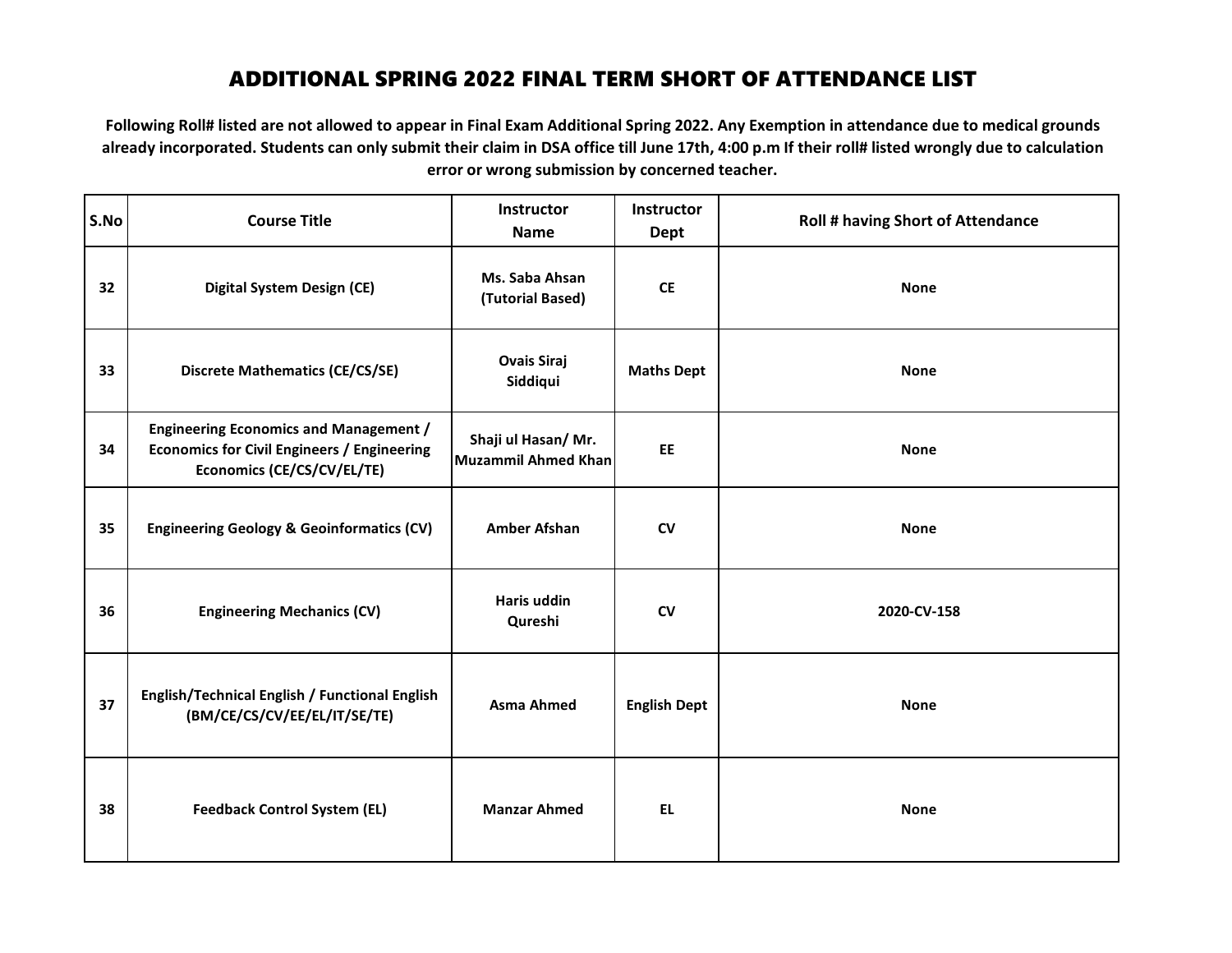| S.No | <b>Course Title</b>                     | Instructor<br><b>Name</b> | <b>Instructor</b><br><b>Dept</b> | Roll # having Short of Attendance |
|------|-----------------------------------------|---------------------------|----------------------------------|-----------------------------------|
| 39   | <b>Fluid Mechanics (CV) (Section A)</b> | <b>Madiha Younus</b>      | CV                               | <b>None</b>                       |
| 40   | <b>Fluid Mechanics (CV) (Section B)</b> | <b>Madiha Younus</b>      | ${\sf CV}$                       | <b>None</b>                       |
| 41   | <b>Integrated Electronics (EE)</b>      | <b>Shiraz Afzal</b>       | EE                               | 2019-EE-001                       |
| 42   | <b>Internet Programming</b>             | <b>Tutorial Based</b>     |                                  | <b>None</b>                       |
| 43   | Introduction to Computing (BM/EL/SE)    | <b>Ashar Ali</b>          | $\mathsf{CS}\phantom{0}$         | <b>None</b>                       |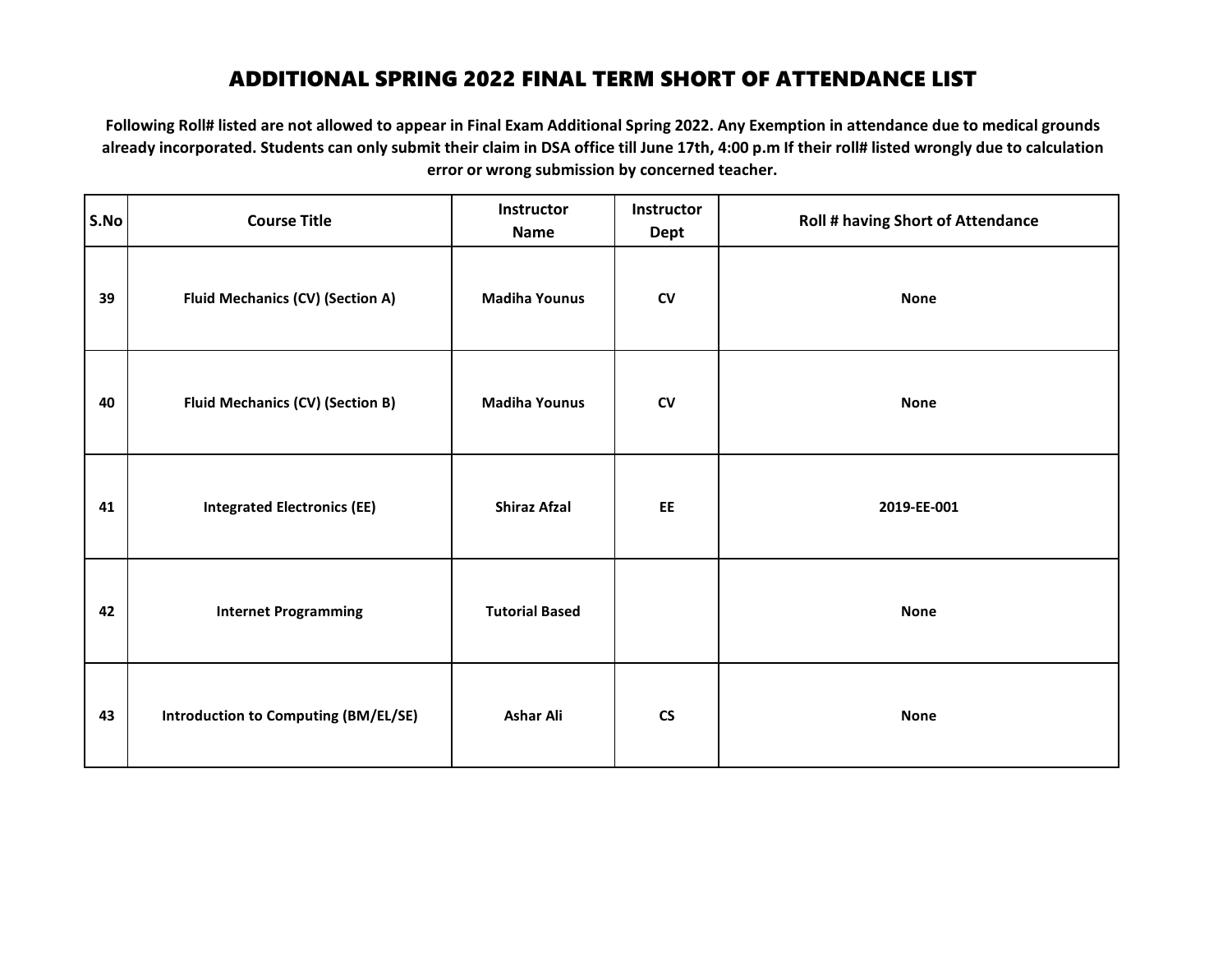| S.No | <b>Course Title</b>                                                                                                                                                                                                                                                               | <b>Instructor</b><br><b>Name</b>                           | <b>Instructor</b><br>Dept             | <b>Roll # having Short of Attendance</b>                                                                                                                                                                                     |
|------|-----------------------------------------------------------------------------------------------------------------------------------------------------------------------------------------------------------------------------------------------------------------------------------|------------------------------------------------------------|---------------------------------------|------------------------------------------------------------------------------------------------------------------------------------------------------------------------------------------------------------------------------|
| 44   | Introduction to Financial Accounting (CS/IT)                                                                                                                                                                                                                                      | <b>Syed Kamal</b><br><b>Haider</b>                         | <b>CS</b>                             | 2017-CS-142                                                                                                                                                                                                                  |
| 45   | <b>Islamic Studies / Ethical Behavior</b><br>(AR/BM/CE/CS/CV/EE/EL/SE/TE)                                                                                                                                                                                                         | Dr Huma Imam                                               | <b>Islamic Studies</b><br><b>Dept</b> | 2016-CE-026,2016-CS-222,2016-CV-118,2017-CE-013,<br>2018-BM-023,2018-CE-003,2018-CE-102,2018-CS-133,<br>2018-EL-039,2018-EL-047,2018-EL-060,2019-CS-105,<br>2019-CS-107,2019-CS-109,2019-CS-184,2019-CS-238,<br>2020F-CV-155 |
| 46   | Linear Algebra & Differential Equation /<br><b>Differential Equation &amp; Linear Algebra</b><br>(BI/BM/CE/CS/IT/SE/TE)                                                                                                                                                           | <b>Tooba Asif</b>                                          | <b>Maths Dept</b>                     | 2017-CE-095,2017-CS-009,2017-CS-095,2017-CS-142,<br>2017-CS-170,2017-CS-191,2017-IT-042,2018-CE-152,<br>2018-CS-107,2019-BI-003,2019-CS-051,2019-CS-172,<br>2019-CS-183,2019-SE-096,2019-SE-247,2020F-CE-089                 |
| 47   | Linear Algebra & Vector Analysis / Linear<br>Algebra (CS/EE/EL/SE/TE)                                                                                                                                                                                                             | <b>Fariha Ansari</b>                                       | <b>Maths Dept</b>                     | <b>None</b>                                                                                                                                                                                                                  |
| 48   | Microprocessors and Microcontrollers /<br>Microprocessor & Assembly Language / Micro<br>Processing and Interfacing / Microprocessor &<br><b>Interfacing Technique/ Microprocessor &amp;</b><br>Microcontroller Systems / Microprocessor<br>Systems & Programming (CE/CS/EE/EL/TE) | Mariya Fatima/<br><b>Mr. Muzammil Ahmed</b><br><b>Khan</b> | EE                                    | 2016-CE-081,2017-CS-047,2017-TE-023,2017-TE-056,<br>2018-CE-118,2018-EE-114                                                                                                                                                  |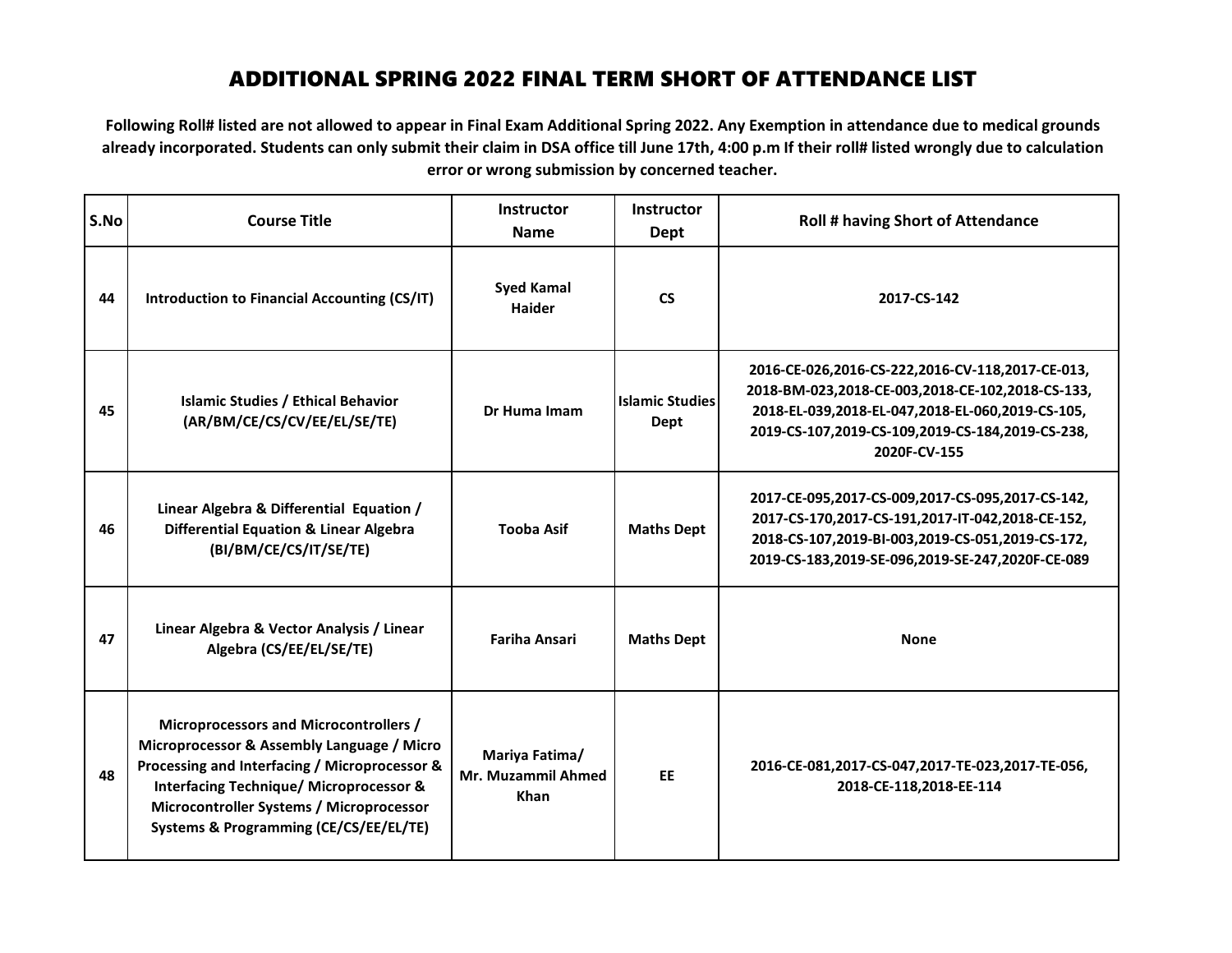| S.No | <b>Course Title</b>                                               | <b>Instructor</b><br><b>Name</b> | <b>Instructor</b><br><b>Dept</b> | <b>Roll # having Short of Attendance</b>                                                                                                                                                                                    |
|------|-------------------------------------------------------------------|----------------------------------|----------------------------------|-----------------------------------------------------------------------------------------------------------------------------------------------------------------------------------------------------------------------------|
| 49   | <b>Mobile Application &amp; Development (CS/IT)</b>               | M. Asim Shahid                   | $\mathsf{CS}\phantom{0}$         | 2016-CS-106,2016-CS-214,2017-CS-170,2018-IT-012,<br>2018-IT-047,                                                                                                                                                            |
| 50   | <b>Neuro Science &amp; Networks (BM)</b>                          | Dr Bushra Jabeen                 | <b>BM</b>                        | <b>None</b>                                                                                                                                                                                                                 |
| 51   | <b>Numerical Analysis / Numerical Methods</b><br>(BM/BI/CE/CS/CV) | <b>Misbah Kanwal</b>             | <b>Maths Dept</b>                | <b>None</b>                                                                                                                                                                                                                 |
| 52   | <b>Operating Systems (CE/CS/IT/SE)</b>                            | <b>Falak Saleem</b>              | <b>SE</b>                        | 2016-CE-197,2017-CE-070,2017-CE-167,2017-IT-036,<br>2017-SE-070,2018-CE-152,2018-SE-089,2018-SE-221,<br>2018-SE-312,2019-SE-158,2019-SE-167,2019-SE-175,<br>2019-SE-180,2019-SE-187,2019-SE-190,2019-SE-192,<br>2019-SE-193 |
| 53   | <b>Optical Fiber Communication (EE/TE)</b>                        | <b>Madiha Abbasi</b>             | <b>TE</b>                        | 2016-TE-103,2018-EE-048                                                                                                                                                                                                     |
| 54   | Pakistan Studies (BM/CE/CS/CV/EE/EL/IT/SE)                        | Syeda Afshan Aziz                | <b>Pak Studies</b><br>Dept       | 2017-IT-024,2018-EL-039,                                                                                                                                                                                                    |
| 55   | Plain & Reinforced Concrete (CV)                                  | <b>Halima Bano</b>               | <b>CV</b>                        | <b>None</b>                                                                                                                                                                                                                 |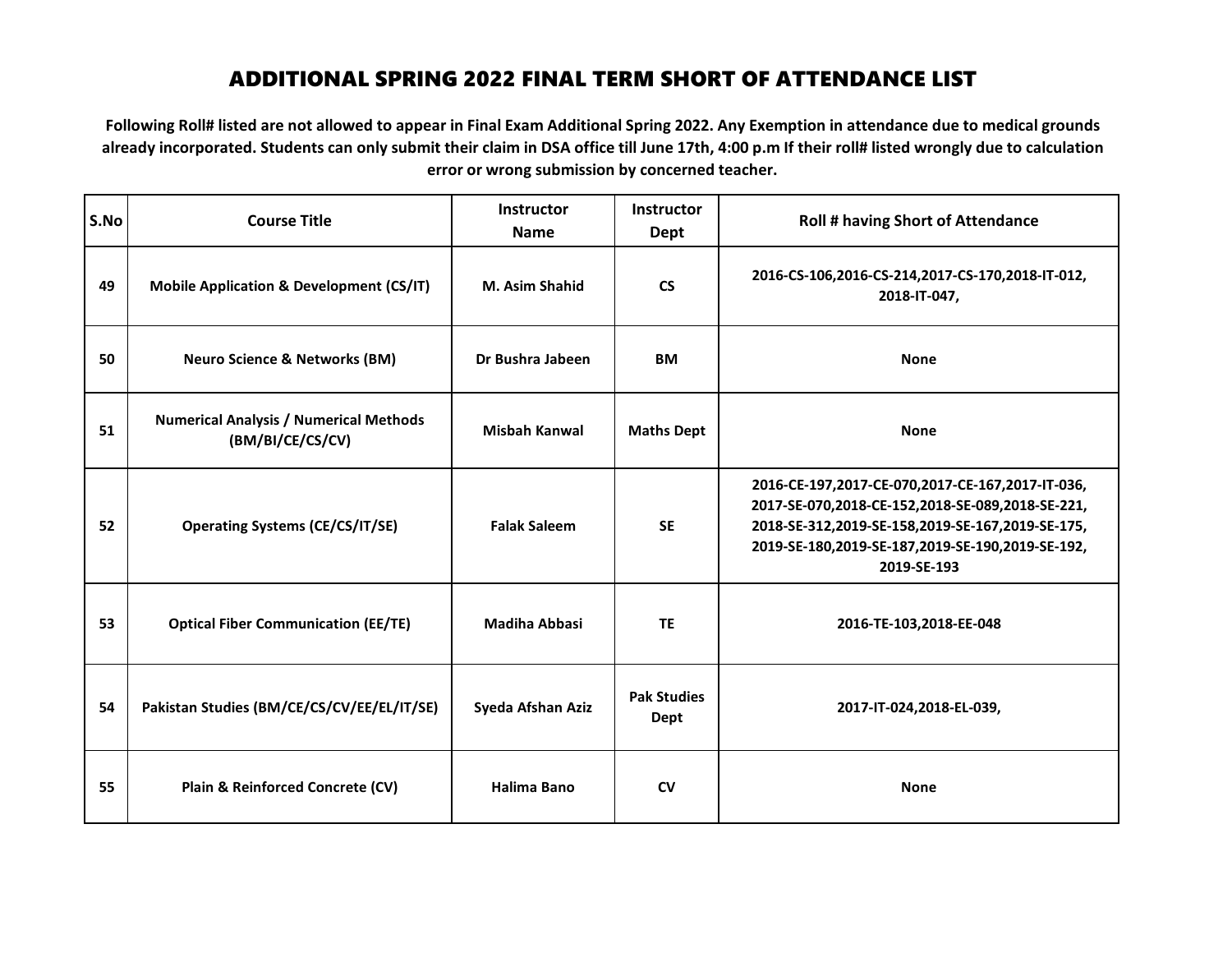| S.No | <b>Course Title</b>                                                                                                                                      | Instructor<br><b>Name</b>            | <b>Instructor</b><br><b>Dept</b> | <b>Roll # having Short of Attendance</b>                                                                                                                                                                                                            |
|------|----------------------------------------------------------------------------------------------------------------------------------------------------------|--------------------------------------|----------------------------------|-----------------------------------------------------------------------------------------------------------------------------------------------------------------------------------------------------------------------------------------------------|
| 56   | <b>Power System Analysis (EL)</b>                                                                                                                        | Hafsa Wahid                          | EL.                              | 2018-EL-013                                                                                                                                                                                                                                         |
| 57   | <b>Power System Protection (EL)</b>                                                                                                                      | Urooj Faiz                           | EL.                              | <b>None</b>                                                                                                                                                                                                                                         |
| 58   | Probability and Statistics / Probability<br><b>Methods In Engineering / Probability Methods</b><br>in Telecommunication Eng<br>(CE/CS/CV/EE/EL/IT/SE/TE) | <b>Mobin Anwer Siddiqui</b>          | <b>Maths Dept</b>                | 2016-CS-091,2016-CV-067,2016-CV-144,2016-EE-184,<br>2016-EL-062,2017-CE-014,2017-CS-219,2017-CV-083,<br>2017-CV-155,2017-EL-022,2017-TE-062,2018-CE-119,<br>2018-CS-024,2018-CS-140,2018-IT-011,2018-IT-012,<br>2019-CS-257,2020-CV-046,2020-CV-103 |
| 59   | <b>Programming Funadamentals (CS/IT)</b>                                                                                                                 | <b>Syed Shehbaz</b><br><b>Haider</b> | <b>CS</b>                        | 2017-CS-075,2020-CS-150,2021F-CS-062                                                                                                                                                                                                                |
| 60   | <b>Programming Funadamentals (SE)</b>                                                                                                                    | <b>Muhammad Saad</b>                 | <b>SE</b>                        | <b>None</b>                                                                                                                                                                                                                                         |
| 61   | <b>Quantity Surveying &amp; Costing (CV)</b>                                                                                                             | <b>Farhan Haider</b>                 | <b>CV</b>                        | <b>None</b>                                                                                                                                                                                                                                         |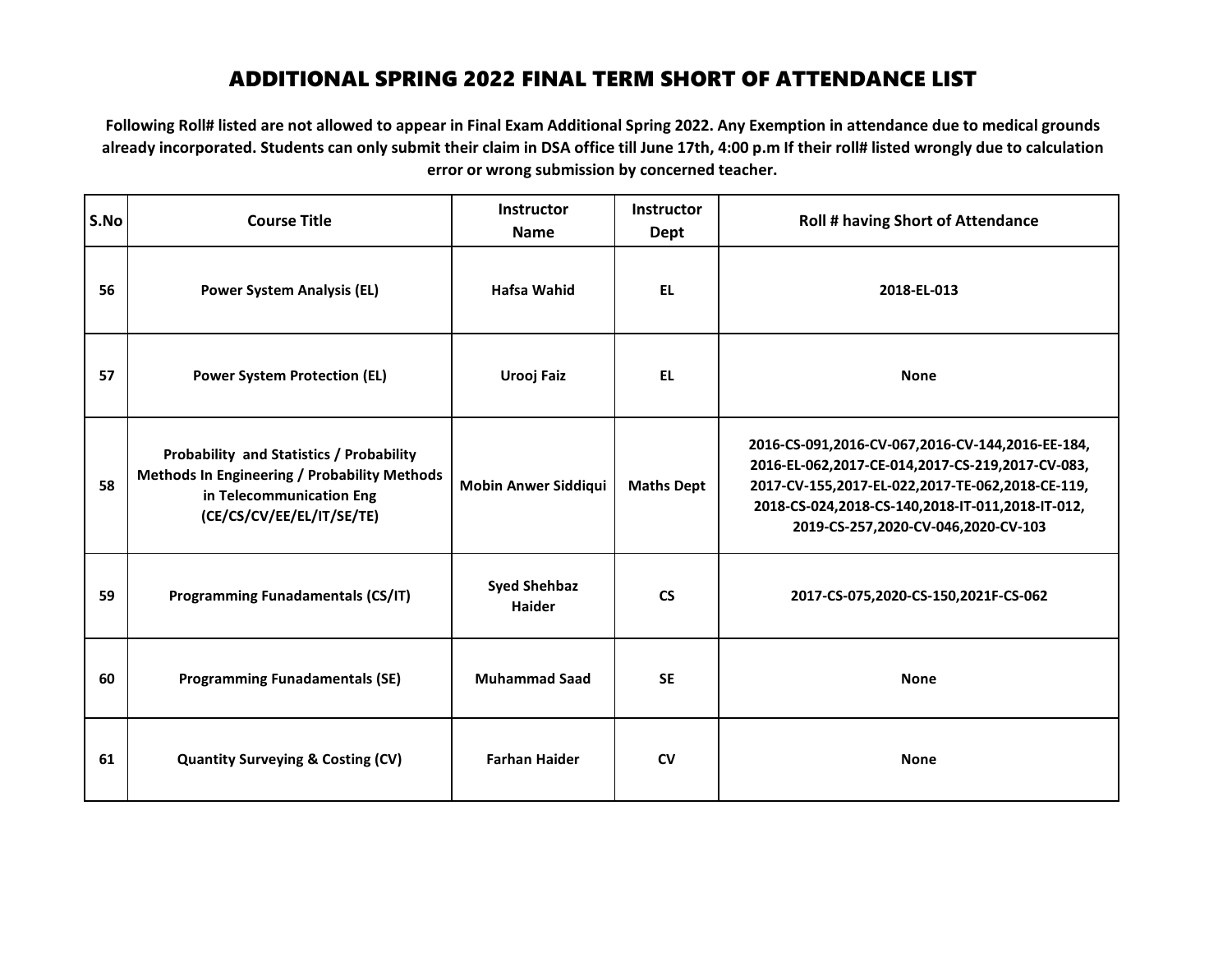| S.No | <b>Course Title</b>                                                                   | Instructor<br><b>Name</b> | <b>Instructor</b><br>Dept | <b>Roll # having Short of Attendance</b>                                                |
|------|---------------------------------------------------------------------------------------|---------------------------|---------------------------|-----------------------------------------------------------------------------------------|
| 62   | <b>Reinforced &amp; Prestressed Concrete Design</b><br>(CV) (Section A)               | Halima Bano               | $\mathsf{cv}$             | 2019-CV-006,2019-CV-021,2019-CV-038                                                     |
| 63   | <b>Reinforced &amp; Prestressed Concrete Design</b><br>(CV) (Section B)               | Halima Bano               | <b>CV</b>                 | 2019-CV-068,2019-CV-081,2019-CV-125,2019-CV-130,<br>2019-CV-146,2019-CV-169,2019-CV-201 |
| 64   | <b>Renewable Energy Systems (EL)</b>                                                  | Nadeem Iqbal              | EL                        | <b>None</b>                                                                             |
| 65   | Signals & Systems (BM/CE/EE/EL/TE)                                                    | <b>Asif Hasan</b>         | <b>TE</b>                 | <b>None</b>                                                                             |
| 66   | Simulation and Modeling / Modeling and<br>Simulation (BM/CE/CS/SE)                    | <b>Saniah Rehan</b>       | <b>SE</b>                 | 2016-CS-009,2016-CS-106,2018-CS-024,2018-SE-089                                         |
| 67   | <b>Software Design &amp; Architecture (SE)</b>                                        | <b>Adnan Afroz</b>        | <b>SE</b>                 | <b>None</b>                                                                             |
| 68   | Software Quality Assurance & Testing /<br><b>Software Quality Engineering (CS/SE)</b> | <b>Mehwish Irfan</b>      | <b>SE</b>                 | 2016-CS-106,2017-CS-143,2017-SE-335,2018-CS-107                                         |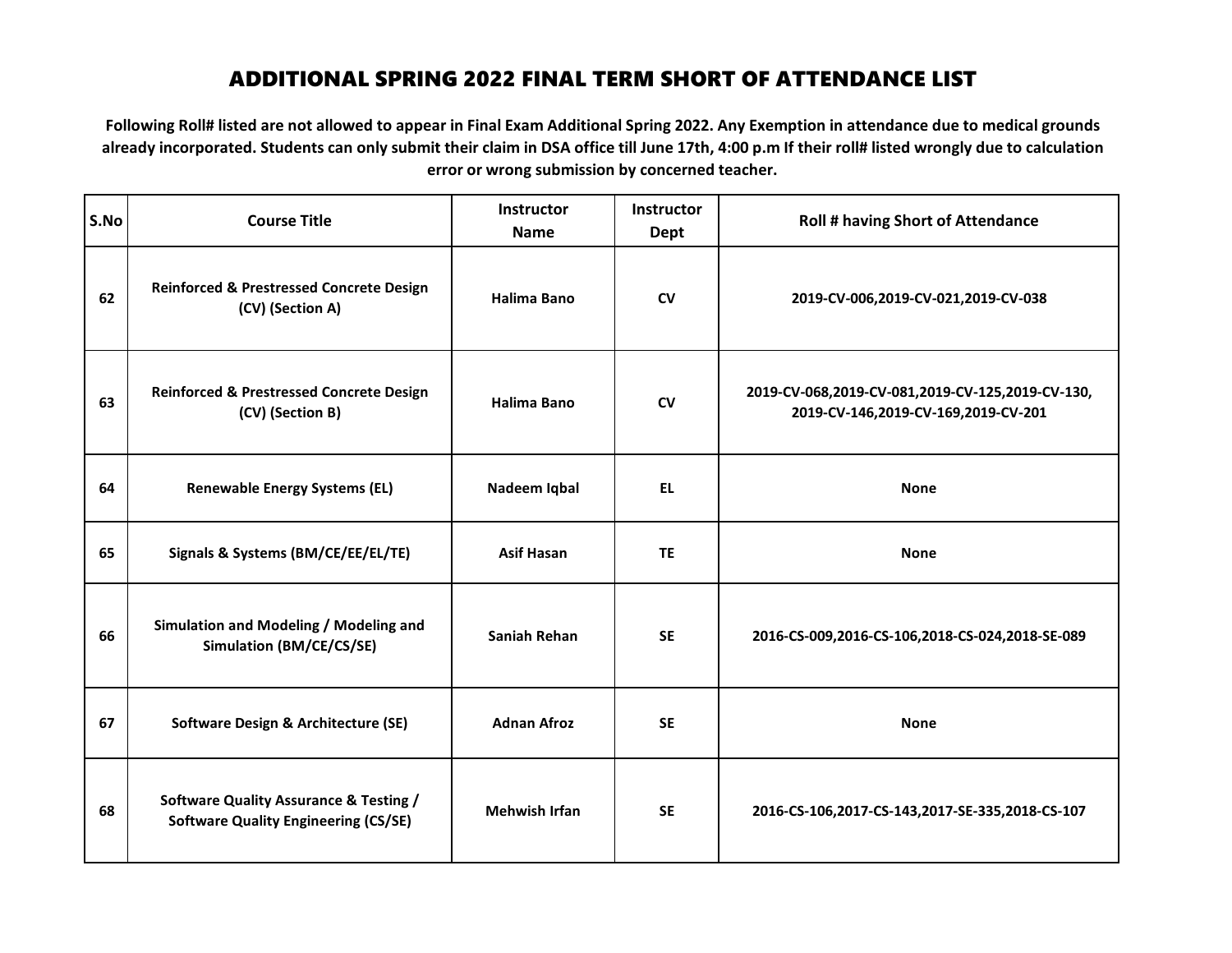| S.No | <b>Course Title</b>                                                                                                                                                                                     | Instructor<br><b>Name</b>       | Instructor<br>Dept  | <b>Roll # having Short of Attendance</b>                        |
|------|---------------------------------------------------------------------------------------------------------------------------------------------------------------------------------------------------------|---------------------------------|---------------------|-----------------------------------------------------------------|
| 69   | Soil Improvement (CV)                                                                                                                                                                                   | <b>Afshan Ahmed</b><br>Siddiqui | CV                  | <b>None</b>                                                     |
| 70   | <b>Steel Structures (CV)</b>                                                                                                                                                                            | <b>Talha Ahmed</b>              | <b>Visiting</b>     | <b>None</b>                                                     |
| 71   | <b>Strength of Materials (CV)</b>                                                                                                                                                                       | Haris uddin<br>Qureshi          | <b>CV</b>           | <b>None</b>                                                     |
| 72   | <b>Structural Analysis I (CV)</b>                                                                                                                                                                       | Safdar                          | CV                  | 2020-CV-038,2020-CV-073,2020-CV-080,2020-CV-091,<br>2020-CV-147 |
| 73   | <b>Technical Report Writing &amp; Presentation Skills</b><br>/ Technical and Business Writing / Technical<br><b>Writing / Technical Writing and Presentation</b><br>Skills (BM/CE/CS/CV/EE/EL/IT/SE/TE) | Anum Rafaqat                    | <b>English Dept</b> | <b>None</b>                                                     |
| 74   | <b>Transmission &amp; Switching System (TE)</b>                                                                                                                                                         | <b>Tutorial Based</b>           | <b>TE</b>           | <b>None</b>                                                     |
| 75   | <b>Transportation Engineering I (CV)</b>                                                                                                                                                                | <b>Shafaq Naseer</b>            | CV                  | <b>None</b>                                                     |